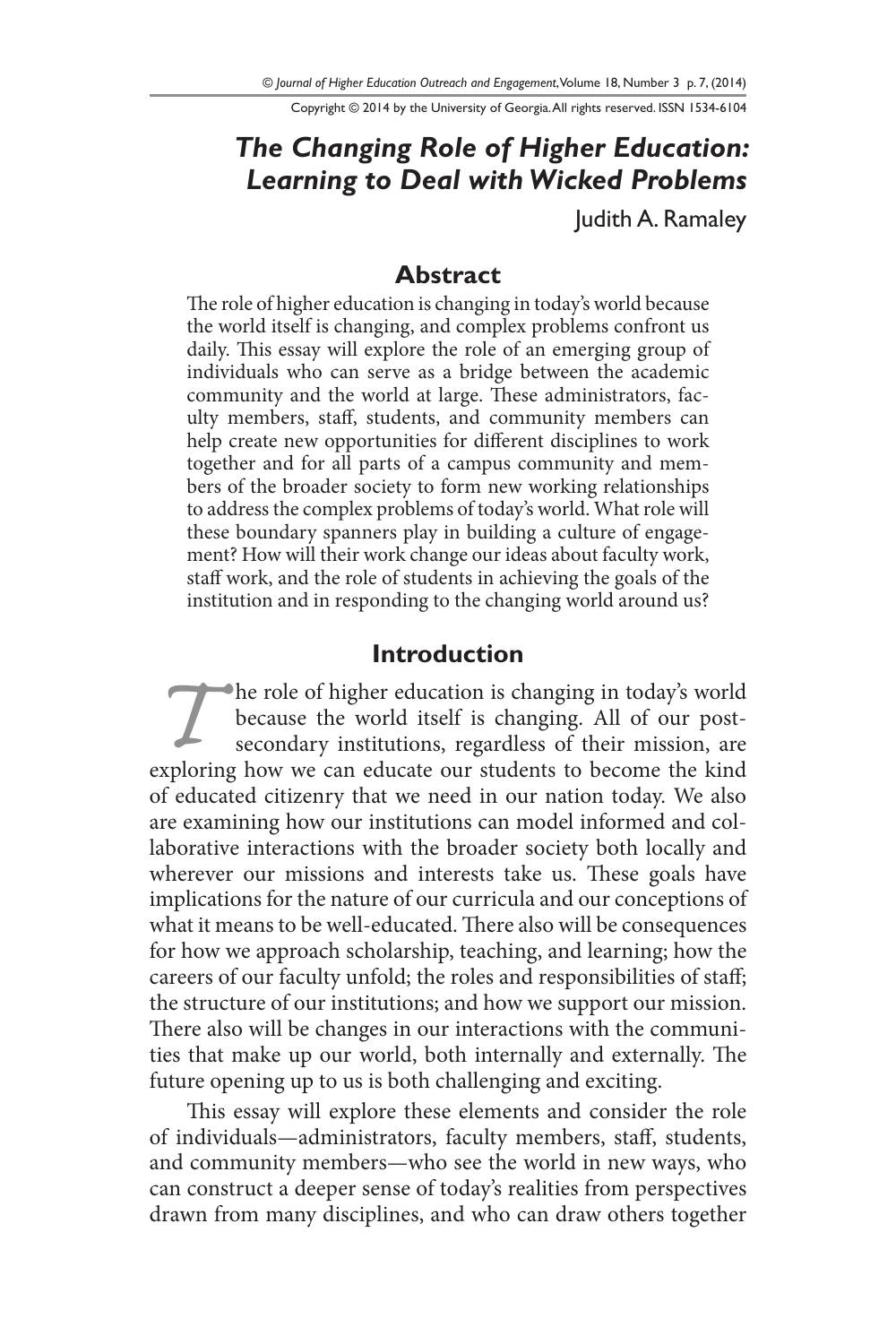to design solutions to the problems we face as a society and as a global community. These people who can help create new opportunities for different disciplines to work together and for all parts of a campus community and members of the broader society to form new working relationships are boundary spanners. Others call them "transacademic interface managers" *(Brundiers, Wiek, & Kay, 2013)*. They can come from within the academy or from the external community. Their roles are emerging, and they are seeking to find their way in a world that blends the traditions of an academic culture and the knowledge, experiences, and expectations of a broader community. In this essay, we will consider several questions. What role will these individuals play in building a culture of engagement? How will their work change our ideas about faculty work, staff work, and the role of students in achieving the goals of the institution and in responding to the changing world around us?

### **Higher Education in the 21st Century: Learning to Deal with Wicked Problems**

Our nation's colleges and universities have always sought to prepare their graduates for life and work in their own era. The pressures we face as educators and administrators in higher education today, both from outside the academy and from within our own community, are complex, interlocking, and hard to manage *(Ramaley, 2013)*. These challenges require us to rethink what it means to be educated in today's world and to explore ways to provide a coherent and meaningful educational experience in the face of the turbulence, uncertainty, and fragmentation that characterize much of higher education today. We have faced times like this before, and our imagination, creativity, and commitment to the common good have helped us through. As Rudolph *(1990)* explains it:

War, declining enrollments, the sudden instability of whole areas of knowledge. Dynamic social and economic changes—these and a multitude of other developments have often thrown the American college back upon itself and forced upon it a moment, perhaps even an era, of critical self-assessment and redefinition. *(p. 110)*

We are again in such a time, and we face a fresh set of "other developments" that now throw us not simply back upon ourselves but into the sometimes confusing and difficult territory of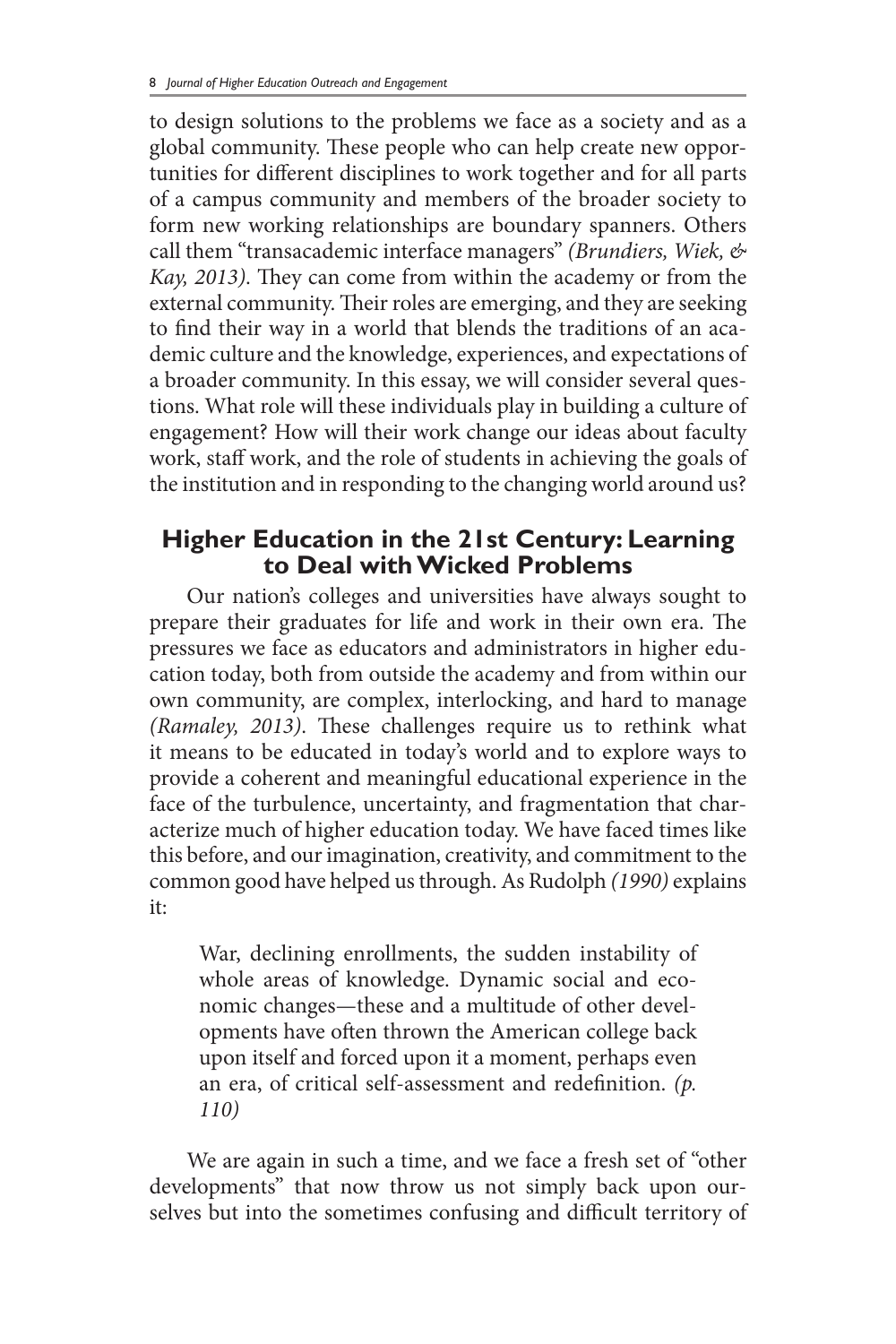campus/community collaboration and the effect of new forms of scholarship and practice. Open for fresh consideration are how we express our roles as scholars, teachers, and learners; the pathways we pursue in our careers; and the way that our work will be evaluated by peers, both within the academy and beyond. Collaboration with partners in the broader society will, I believe, offer a workable accommodation and response to the growing number of challenges that affect us as institutions and that we must address as we perform our responsibilities as intellectual and social resources for our society. These relationships, however, will require us to rethink the nature of the work we do and the impact of our contributions on how we generate knowledge, create an inspiring educational environment, and assist our students in acquiring the knowledge and skills they will need to work effectively with others to address complex problems. As we work to create greater institutional resiliency and adaptability in an uncertain world, we have a responsibility to learn both with and from others and to contribute to the efforts of other organizations and communities that are facing the same or similar challenges.

Workable responses and solutions to today's problems require new ways of learning, new ways of working together, and new definitions and measures of progress and success. I will make the case for the power of engagement as a way to approach our core functions of scholarship, teaching, and learning and as a strategy for linking scholarship and learning to the improvement of life in the community. Engagement can tap resources that would otherwise not be available to our institutions and our communities because they represent tacit knowledge and expertise accumulated by individuals or small groups of residents within the community. Engaged work draws upon many perspectives to frame questions, explore options, and develop and then apply solutions to challenges, both in the local community and beyond.

The formal definition of engagement developed by the Carnegie Foundation for the Advancement of Teaching *(2013)* is built upon the Boyer *(1990)* model of scholarship in which discovery, interpretation, and application of knowledge become a shared commitment and an endeavor that brings together scholars from across the disciplines and members of the external community who bring different perspectives and experiences to work on problems of common interest.

Community engagement describes collaboration between institutions of higher education and their larger communities (local, regional/state, national, global) for the mutually beneficial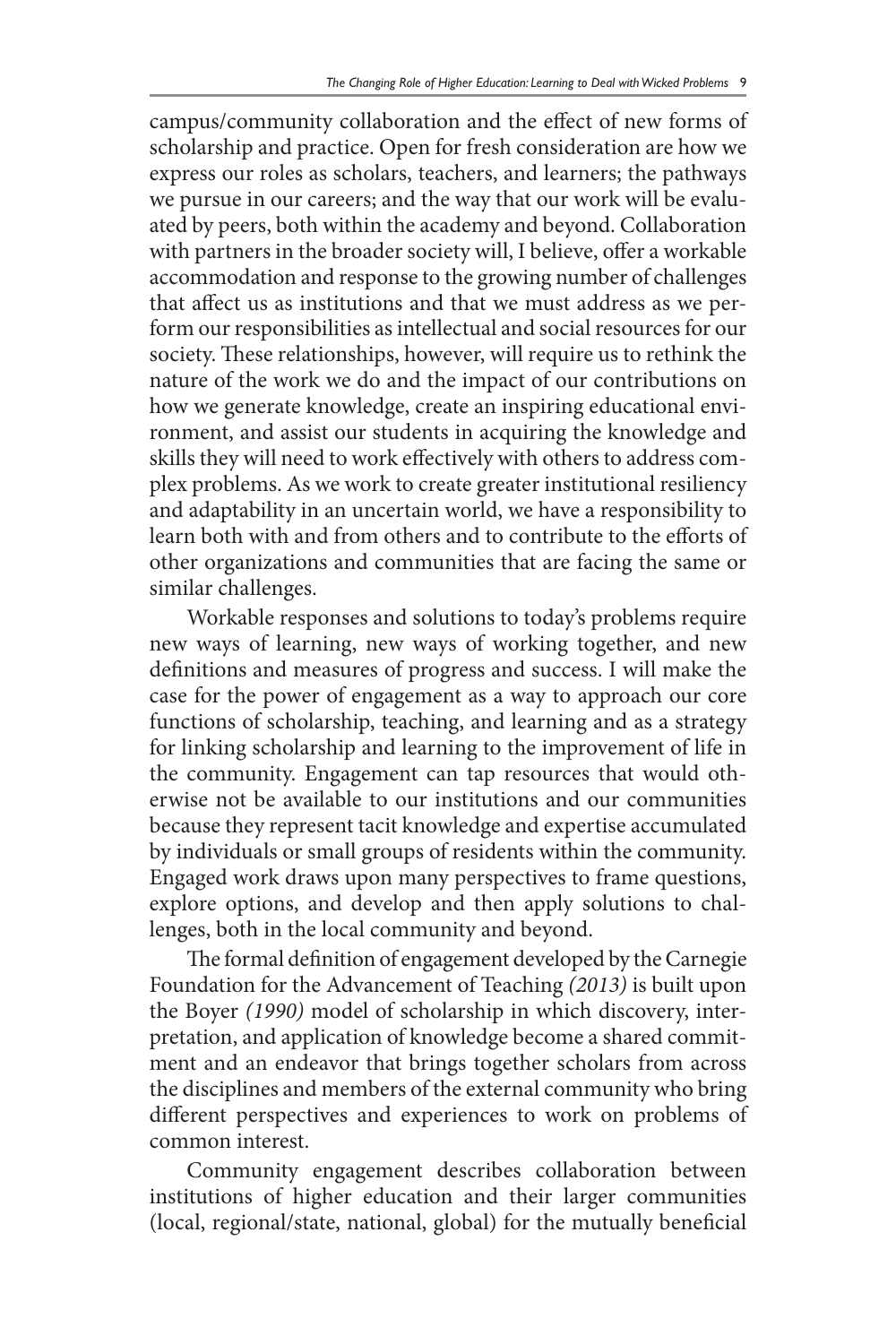exchange of knowledge and resources in a context of partnership and reciprocity.

The purpose of community engagement is the partnership of college and university knowledge and resources with those of the public and private sectors to enrich scholarship, research, and creative activity; enhance curriculum, teaching and learning; prepare educated, engaged citizens; strengthen democratic values and civic responsibility; address critical societal issues; and contribute to the public good. *(Carnegie, 2013, para. 4)*

Unlike the culture of traditional scholarship, which is assessed by academic peers *(Glassick, Huber, & Maeroff, 1997)*, engaged scholarship and engaged learning must meet both the standards of the academy and the expectations of community partners and representatives.

At its core, engagement follows the same decision-making and solution-finding path that should be familiar to all of us who came of age in the traditional academy. The roles and responsibilities of the participants are clear. What differs is who plays those roles and how different participants interact with each other to advance the agenda (adapted from *Mathews, 2006*). In engaged scholarship, members of the academy and community partners share responsibilities for each of these tasks.

- Who names the problems and asks questions?
- Who identifies and evaluates the options?
- Who shares resources to advance the agenda?
- Who cares about what choices are made?
- Who bears the risks and who enjoys the potential benefits?
- Who interprets the results and defines success?

# **Education in Today's World: Engaged Learning**

One of the best descriptions of what it means to be educated was produced early in our current era by William Cronon *(1998)*. An educated person can be described as fully by how they interact with other people as by what they know *(Ramaley, 2005).* In Cronon's list of traits, a clear portrait emerges of educated people who (1) listen and pay attention to the ideas of others; (2) read and understand; (3) can talk with anyone; (4) can write clearly, persuasively, and movingly; (5) can look at something complicated, figure out how it works and how to respond to complex and changing problems; (7)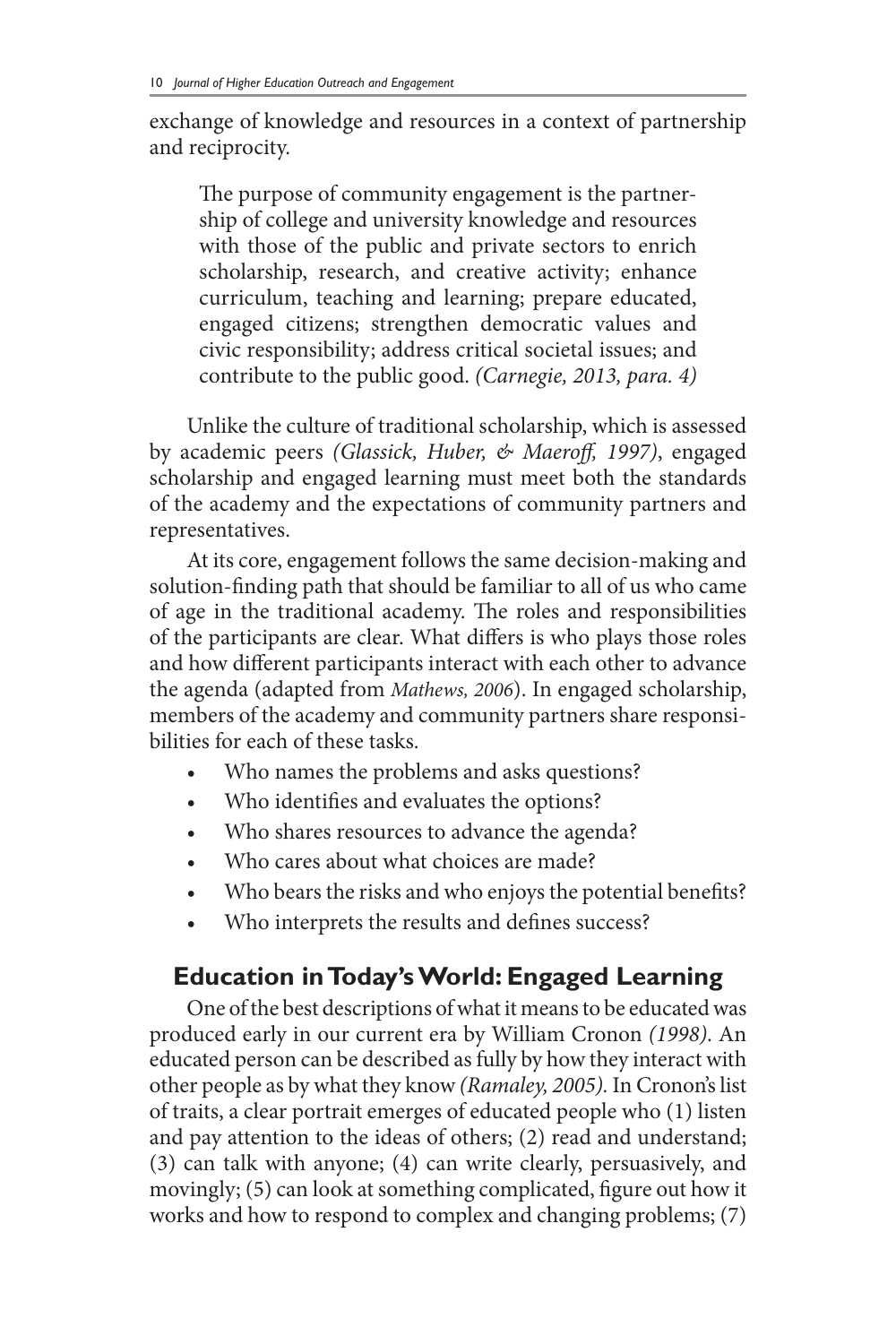focus on other people'sideas, dreams, and even nightmares, not just their own mental landscape, and practice humility, understanding, and self-criticism; (8) know how to get things done in the world and leave the world a better place; (9) enjoy nurturing and encouraging other people and appreciate the value of being a member of a community; and (10) above all, follow E. M. Forster's injunction from Howards End—"Only connect"—by which Cronon means the ability to see the connections that allow us to make sense of the world and to act within it in creative and responsible ways.

Kim Stafford *(2003)*, in his reflections on the writer's craft, summed up these ideas in his own way. He wrote, "A new connection among a constellation of dispersed facts is always original. There lies the pleasure of discovery and creation" *(p. 61)*. Reading the world in this way, according to Stafford, "honors an old paradox about reading, for the verb 'to read' originally meant both to decipher a text and to explain a mystery" *(p. 77)*. Engaged learning and scholarship open up new ways of seeing, new approaches to sensemaking, and new opportunities to work together to apply what we learn by "reading" our environment. These ways draw upon the mental models, values, and language of different disciplines and different ways of understanding the world.

### **Dealing with Wicked Problems**

Kim Stafford's (*2003*) reflections on "reading" the environment offer a way to address wicked problems, the kind that permeate our lives today both in our own communities and across the globe. These are the kind of problems that we must address through the public problem-solving that takes place in a healthy democracy *(Oh & Rich, 1996)* and that we must learn to model in our campus communities as well.

The concept of a wicked problem was developed by Rittel and Webber *(1973)*, who argued that

the professional's job was once seen as solving an assortment of problems that appeared to be definable, understandable and consensual . . . but now that these relatively easy problems have been dealt with, we have been turning our attention to others that are much more stubborn. *(p. 156)*

According to Rittel and Webber (*1973*), these kinds of wicked problems cannot be definitively defined; they continue to change as we study them; the choice of an appropriate response or solution is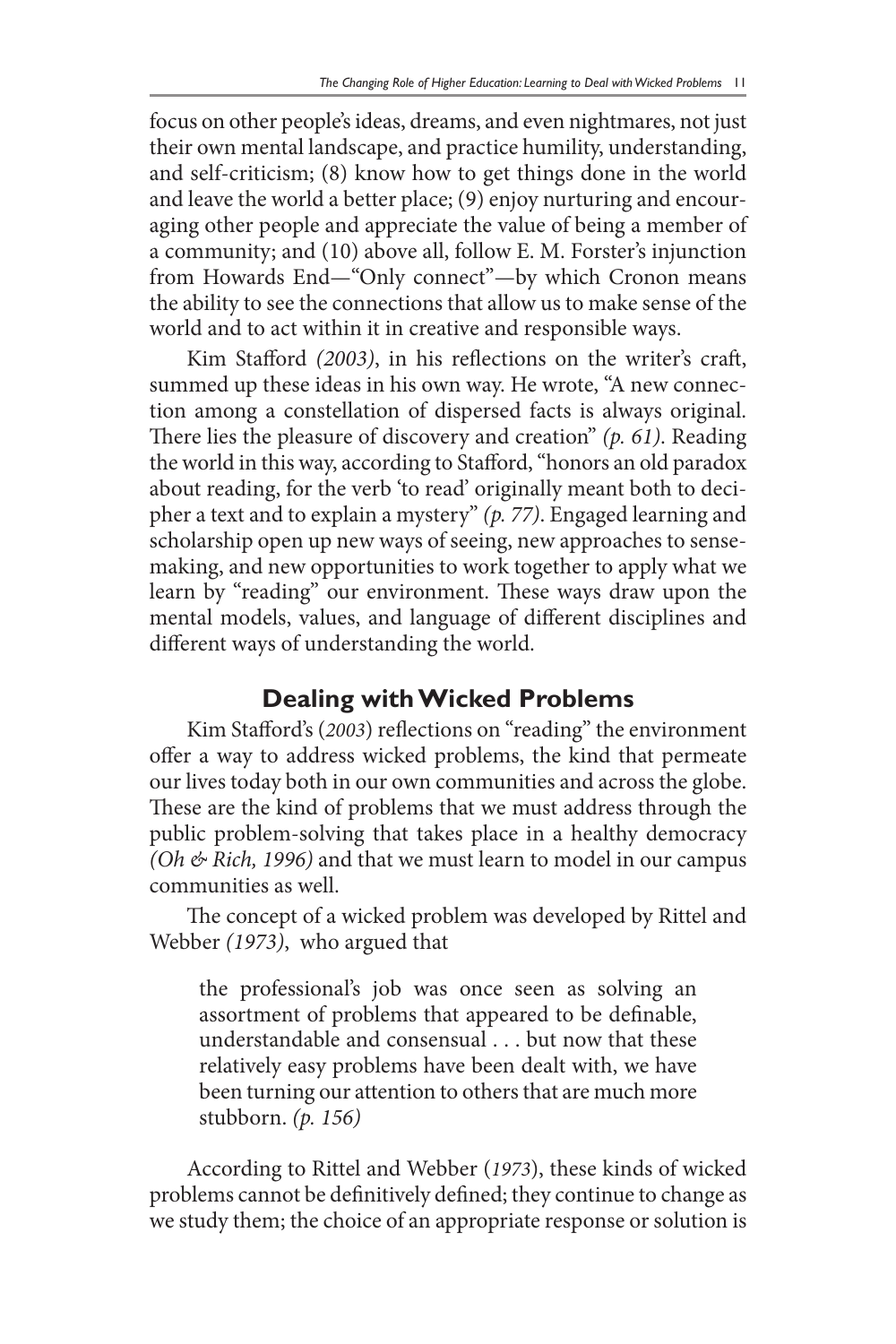never clear-cut; there is little if any room for trial and error; every problem is essentially unique; every problem is tangled up with other issues and may be a symptom of a larger, more complex challenge; and there isn't much margin for error in understanding the issues and in choosing strategies for handling the problem because every choice creates new problems of its own.

The management of this kind of problem requires collaboration, a sharing of exposure to risk and an opportunity for benefit, and a willingness to learn as the problem changes. It is this sort of challenge, defined as contested questions coupled with unclear and often disputed solutions, that lends itself to engaged strategies of scholarship, teaching, and learning. The prevalence of this kind of problem also is reshaping our approach to professional education and our collaborations with professionals in our communities as we seek to prepare people who have not only content knowledge but also the ability to use that knowledge wisely while continuing to learn, who can read the environment of practice, and who can work with others to address the needs of the people and organizations they serve *(Palmer, 2007)*. Professionals who possess these skills are also reflective practitioners, individuals who live in Donald Schoen's "swampy lowlands" and navigate through often murky and uneven terrain *(Schoen, 1987, p. 37)*. Experience with the integration of research, education, and application or professional practice can prepare a student to take on the role of an integrator and boundary spanner.

According to Camillus *(2008)*, a wicked problem can be identified by studying its characteristics. These problems happen in the "swampy lowland" of daily life *(Schoen 1987, p. 37)*.

Wicked problems often crop up when organizations (or communities) have to face constant change or unprecedented challenges. They occur in a social context; the greater the disagreement among stakeholders, the more wicked the problem. In fact, it's the social complexity of wicked problems as much as their technical difficulties that make them tough to manage. Not all problems are wicked; [however] confusion, discord and lack of progress are telltale signs that an issue might be wicked. *(Camillus, 2008, p. 100)*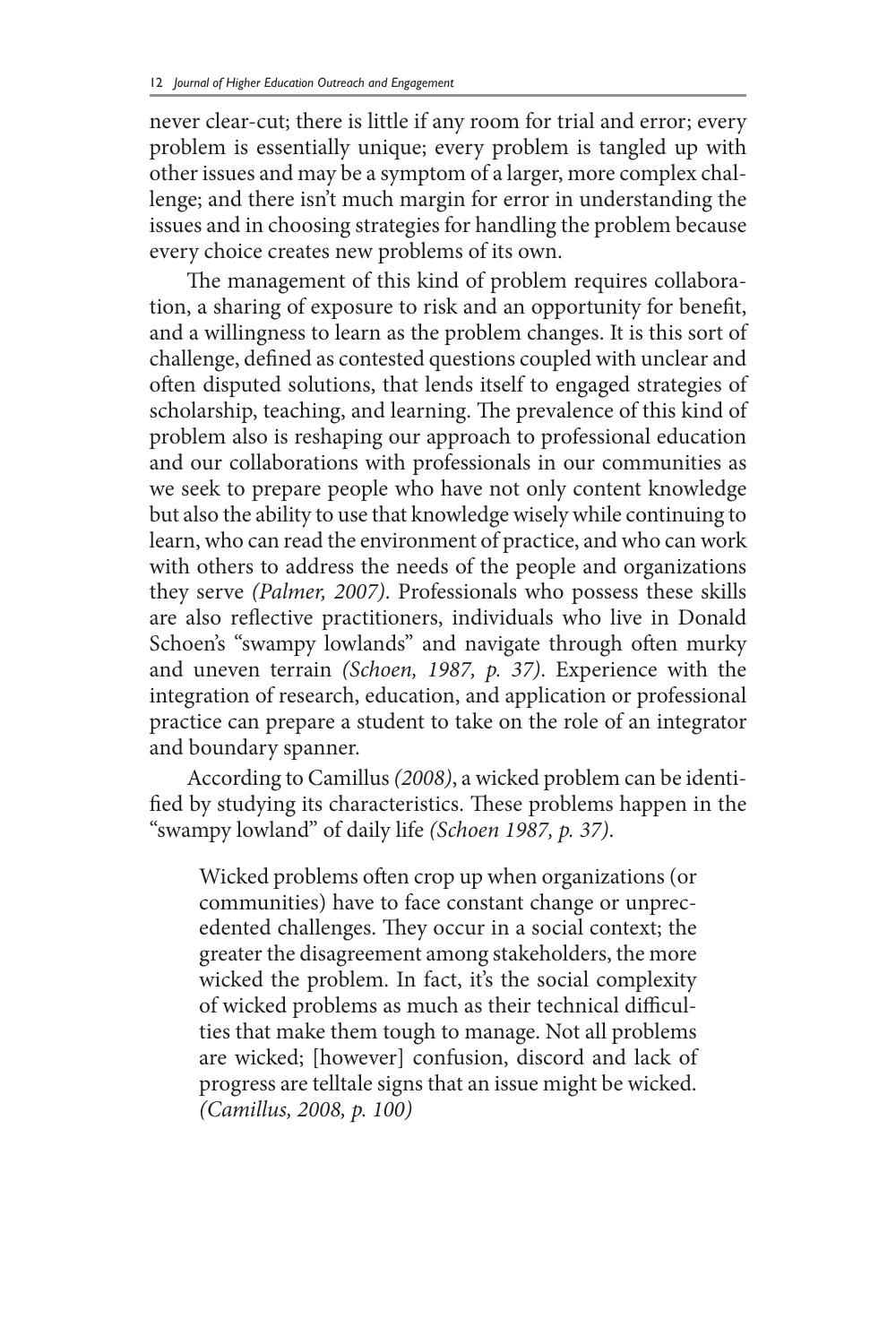#### **Building the Capacity to Manage Wicked Problems**

The features of a wicked problem sound very much like those workings of democracy in our nation today that arouse our concern. To quote Camillus *(2008)* again, any wicked problem "involves many stakeholders with different values and priorities" *(p. 100)*. The problem itself is a tangled knot, like an impacted wisdom tooth with multiple roots. These problems are "difficult to come to grips with" while they "change with every attempt to address them" (p. *99)*. As if that were not enough, these challenges have no obvious precedent, and there is no well-practiced or simple way to solve them. Life in a community, on campus or off campus, often follows this kind of pattern.

Wicked problems often create nested or tangled elements that are difficult to unravel. The description of a wicked problem that Camillus *(2008)* offers also sounds very much like the pressures we all are facing as we seek to steer our colleges and universities through a turbulent and increasingly uncertain environment. Our roles and purposes are increasingly questioned; our sources of support, both financial and social, continue to dwindle; and our efforts are criticized in ways that cause us to wonder whether the public purposes for which our institutions were founded are fading away *(Humphreys, 2012)*.

The elements from which we build an institution are also changing. The educational environment is no longer fully within our control. The world itself is both a classroom and a laboratory, and all of us can learn at any time, in any setting, and for a multiplicity of reasons. For a number of years now, patterns of participation in higher education have been shifting to complex models of intermittent enrollment, transitions from one institution to another, and co-enrollments of various kinds *(Adelman, 1999)*. Similarly, the composition of the professoriate and the career paths open to academics are changing *(Austin, 2003).* Concerns about success in these complex environments have led to criticism from external stakeholders about the cost of an education, the economic value of a college degree, low graduation rates, and different success rates across social and economic groups *(Humphreys, 2012)*. These demographic and cultural shifts are further complicated by technology that is changing how we communicate with one another, how we learn, where we learn, what we want to know, and how we will use the knowledge we have acquired *(Shirky, 2008)*.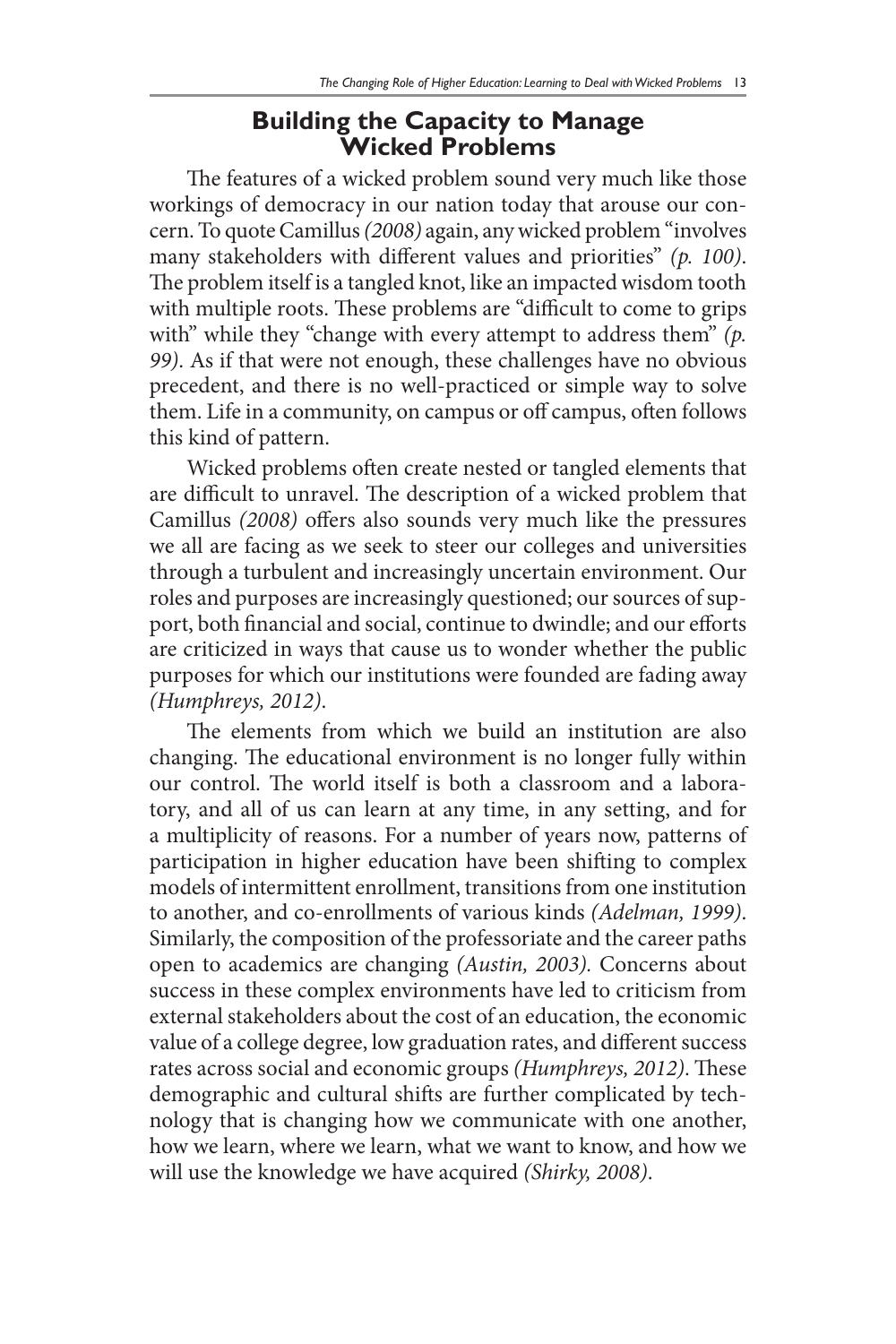Today's global challenges *(The Millennium Project, 2013)* are especially difficult wicked problems, ranging from democratization to sustainable development and climate change, clean water, health issues, energy sources, and peace and conflict. To prepare ourselves and our students to deal with problems like these, whether they are playing out in our own communities or across the globe, we must learn to engage our students, faculty, staff, and community partners in the task of working on a problem that changes as we study it, defies easy solutions, and requires us to work with people we have never met before who may or may not share similar values and who most certainly bring with them very different perspectives and expertise.

In a recent report from the Academy of Arts and Sciences, the Commission on the Humanities and Social Sciences *(2013)* asked, "Who will lead America into a bright future?" (*p. 17*) The report answered the question succinctly and issued a challenge to all of us who both seek to educate our students and live responsible, creative, and productive lives ourselves.

Citizens who are educated in the broadest possible sense, so that they can participate in their own governance and engage with the world. An adaptable and creative workforce. Experts in national security, equipped with the cultural understanding, knowledge of social dynamics and language proficiency to lead our foreign service and military through complex global conflicts. Elected officials and a broader public who exercise civil political discourse, founded on an appreciation of the ways our differences and commonalities have shaped our rich history. We must prepare the next generation to be these future leaders. *(Academy, 2013, p. 17)*

The leaders of today's world must have experience with questions like these and some opportunity to come up with workable ways to manage them in a collaborative, open, and respectful way as a part of their education, at home or abroad or both. To provide appropriate exposure to various aspects of wicked problems and to foster the knowledge, intellectual skills, and social and civic responsibility that can inform and shape how we react to problems of this kind, universities must learn how to work in a solutionfinding mode as well.

The task of organizing our intellectual assets in ways that contribute to in-depth exploration and broad integration across fields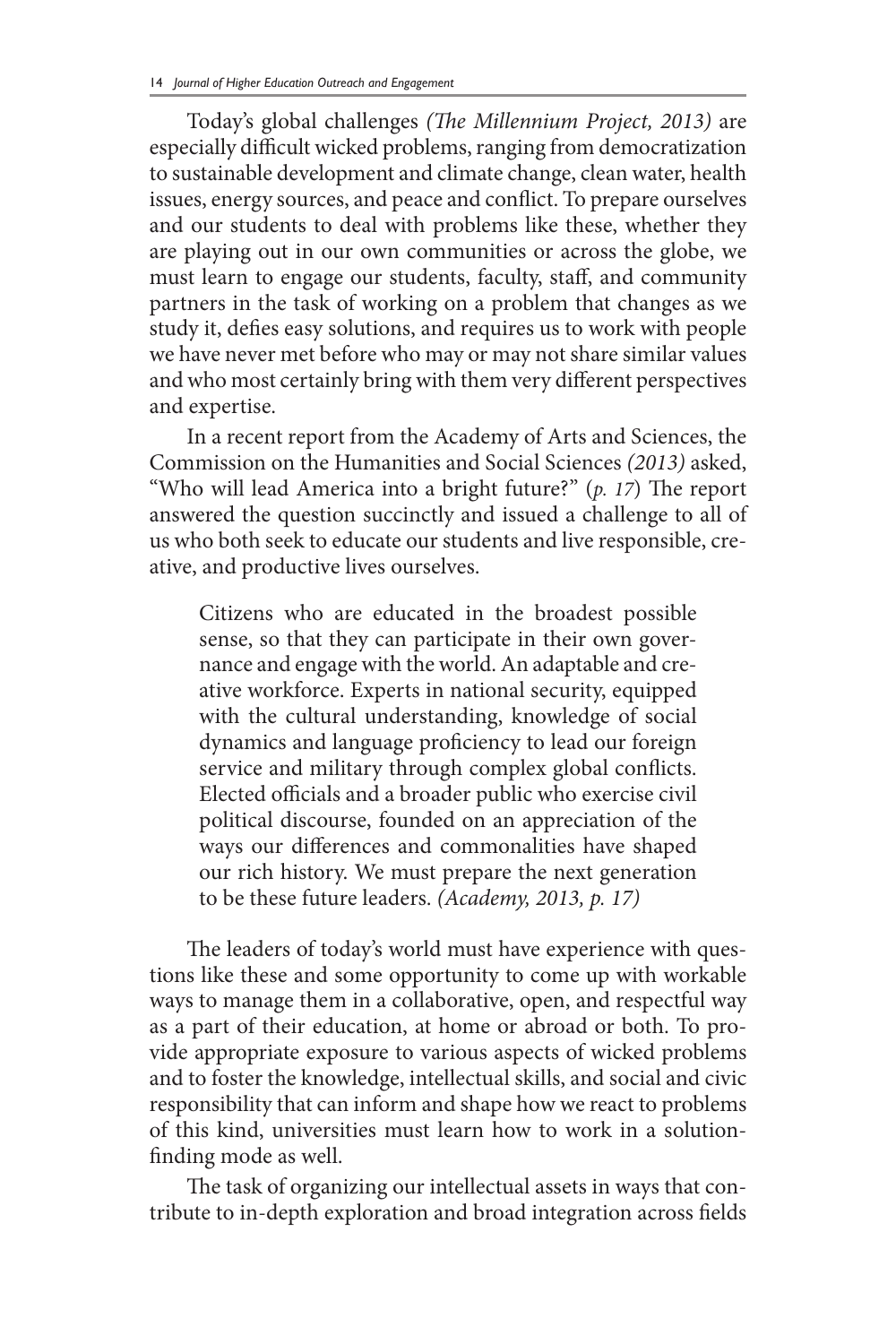and perspectives offers its own kind of wicked problem. Academic institutions have grown accustomed to organizing intellectual capital in discrete domains that we call departments and disciplines. Although most of us have various forms of integrative mechanisms and support structures for collaboration and cross-disciplinary scholarship, it is rare for these efforts to shape our curriculum and our expectations of our graduates. The *Degree Qualifications Profile (Lumina Foundation, 2011)* offers one attempt to define a model of coherence, integration, and progression over time, held together by reflective learning and practice shaped by attention to real-world problems. As more institutions experiment with approaches to designing an education that meets the demands of a new era, they will develop new ways to model, foster, and assess the knowledge, skills, and inclinations that will be needed by productive, creative, and responsible people in today's world.

In the 20th century, universities were recognized for their comprehensive array of disciplines, the research funding they obtained from a small set of federal agencies and the publications that arose from that sponsored work, their focus on technology transfer and outreach supported by a dedicated infrastructure managed by professional staff and extension agents, and a highly selected and well-prepared student body. The excellence of the institution was, in sum, the aggregate of the individual scholarly efforts of faculty, interpreted and applied primarily by outreach professionals *(Holland, 2012)*.

Although this model of institutional achievement will surely continue to be part of our academic culture, the overall reputation and impact of a university will increasingly shift to a new pattern of achievement based on a different approach to the production and use of knowledge that is collaborative, open, and global in character *(International Business Machines Corporation, 2006)*. In the 21st century, universities will focus on a number of signature themes that reflect both their academic interests and the characteristics of the communities and regions that they serve. Institutions will build extensive collaborative partnerships with other universities, sectors of society, local communities, and even nations to generate knowledge, address societal challenges, and create learning environments in which to educate their students. Universities will work together to address the needs of a much more diverse student population and to enhance the overall level of persistence and success in the educational environments created both by individual institutions and by networks of cooperating institutions. Innovative technology-based and experiential teaching methods *(Kuh, 2008)*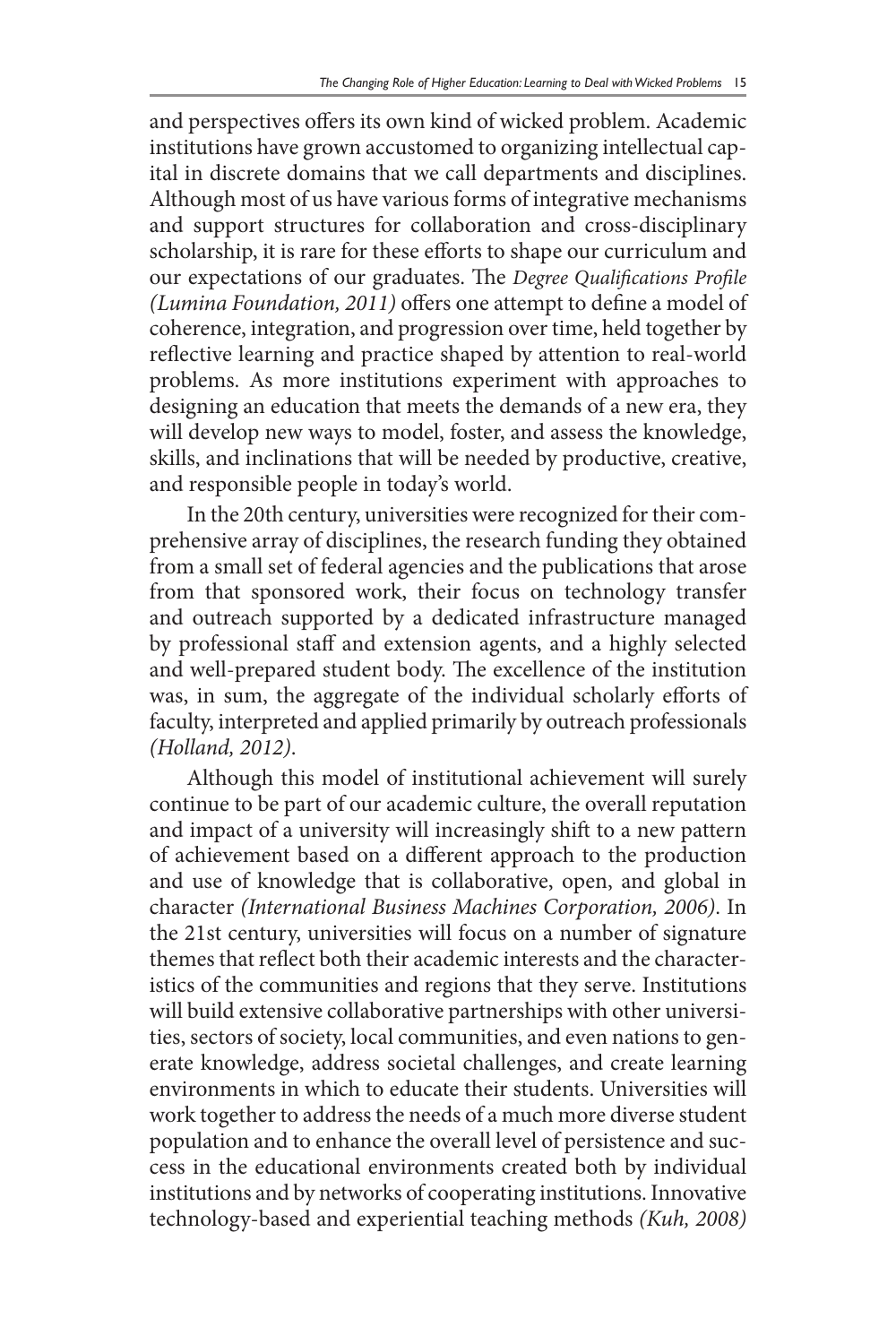will be developed and utilized to support student learning and success and to engage students in collaborations that address wicked local and global problems. In this model of engaged scholarship and learning, excellence will acquire new dimensions. The reputation and impact of a university will be created through measurable effects on the quality of local and global life, culture, health, economic stability, and environment *(Holland, 2012).*

## **The Role of Boundary Spanners**

As in all organizations, the collective behavior that constitutes institutional mission, culture, and capacity depends upon the work of each member of the campus community. Boyer (*1990*) published a landmark text that addressed the implications of the ways that the work of the academy, exemplified most significantly at that time by the scholarship of individual faculty members, was adapting to "shifting priorities both within the academy and beyond" *(p. xi)*. Boyer's observation that the faculty reward system was narrowing "at the very time that the mission of American higher education was expanding" set the stage for his argument that "[at] no time in our history has the need been greater for connecting the work of the academy to the social and environmental challenges beyond the campus" *(p. xii)*. He set out to define in more comprehensive terms what it means to be a scholar and how teaching and research represent aspects of the same complex process of making sense of the world.

Over 20 years later, the same issues are still with us, but the larger worldview that is informing our changing sense of mission and purpose now includes the work of students, professional staff, and members of the broader community as well. As Boyer (*1990*) foreshadows in his aptly titled chapter "The Faculty: A Mosaic of Talent," our entire campuses are now a mosaic in which each piece matters, but the value of each contribution takes on a greater meaning when seen in the broader context of the responsible use of the knowledge that is generated both within the academic enterprise and in society at large. Leading a university is now rather like conducting a large orchestra made up of individually talented musicians who are still learning how to play together. Some are experienced and wise and willing to help their younger colleagues along, some are full of energy and enthusiasm but lacking in confidence or ability to listen well to others, and some are annoyed at the choice of the composition to be played and prefer to play a solo piece.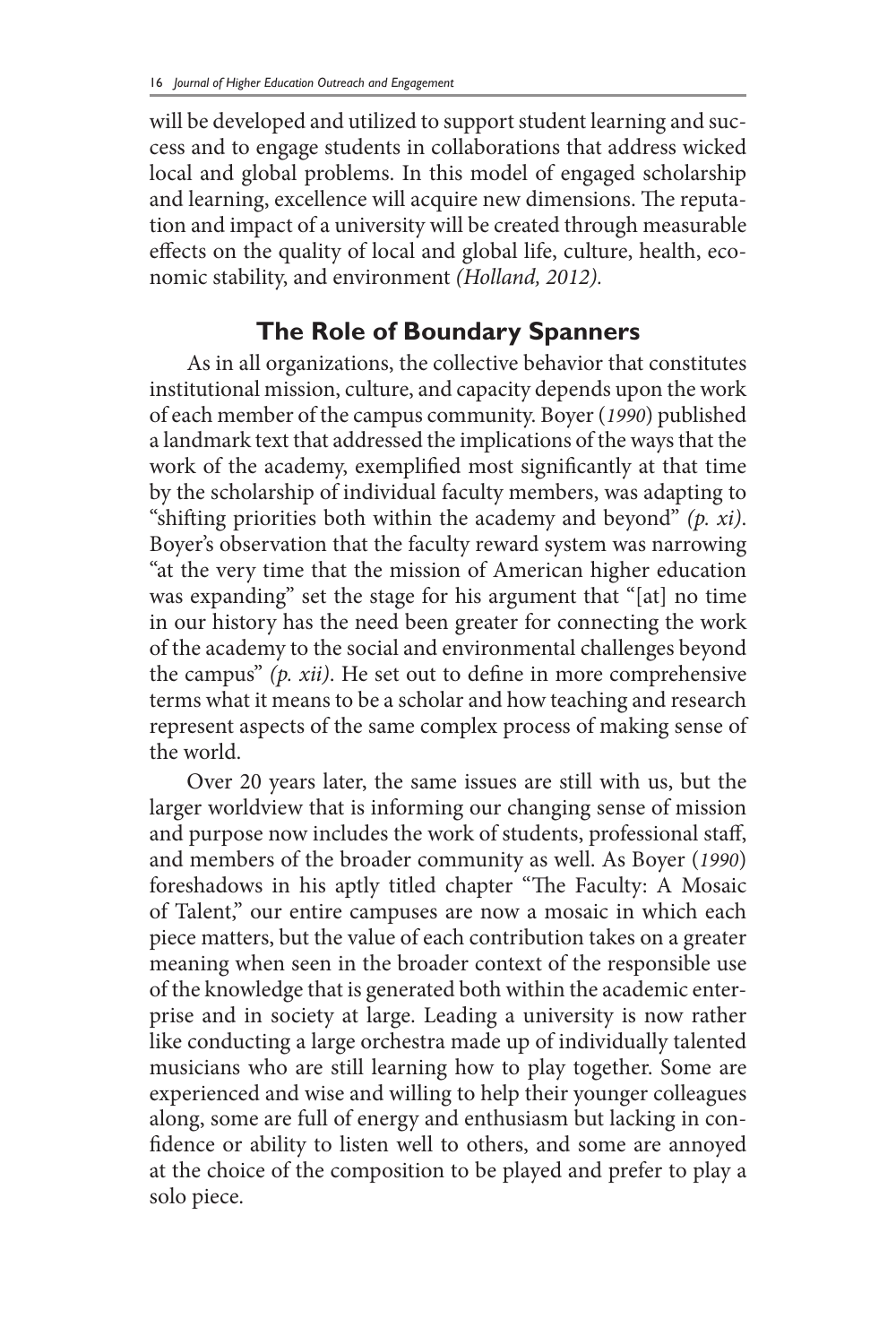The people who are growing into the role of boundary spanner must ask themselves several defining questions as they develop a distinctive identity and purpose within the academy and seek to advance the practice of engaged scholarship, learning, and teaching in cooperation with members of the community both on campus and beyond.

- 1. How do you see yourself as a scholar?
- 2. How do you describe your work to others?
- 3. What do faculty and students and members of the broader community want to learn, how do they want to learn, and what do they want to do with the knowledge they gain?
- 4. What adaptations is your institution making to the changing nature of the production and use of knowledge and what we now expect from college graduates in today's environment?
- 5. What is your own role in this changing environment, and how can you best contribute to the development of a culture of engagement? How can you use your own expertise and connections to inform and support adaptations of the academy to the realities of life today?

Although these questions are not comprehensive, they do offer a start in exploring roles and responsibilities and patterns of influence in the changing academic world and how best to link the world of the academy to the experiences and knowledge of the broader community to create a working environment that supports engaged forms of scholarship, teaching, and learning. At its heart, the question is about how best to manage from the middle of an organization *(Bolman & Gallos, 2011)*. People in the middle of a complex organization must learn ways to work in an environment in which they often have scarce resources, a crowded schedule, limited authority, and several layers separating them from the senior leadership of the college or university in which they are playing boundary-spanning roles.

Boomgaarden *(2008)* offered some sage advice for people in this position. He cautioned boundary spanners and middle managers to stay alert to system dynamics and adjust to them by wisely using their influence and power to enlist and coach others, act as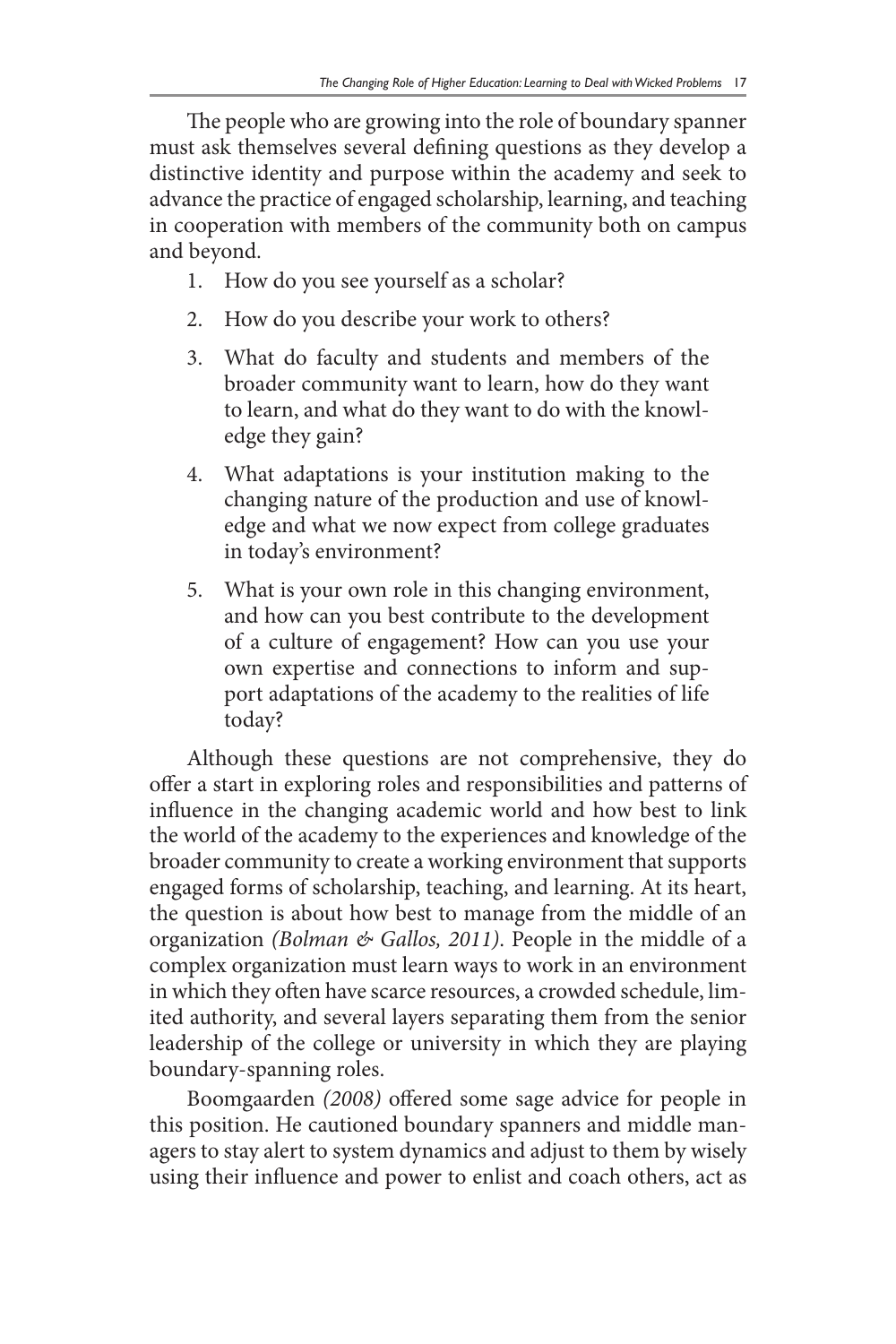facilitators of new patterns of interaction, and find support and solace in the company of others who share their goals.

# **Creating a Culture of Engagement in the Academy**

Engaged scholarship and teaching and learning draw upon a distributed base of information and knowledge *(Gibbons et al., 1994)*. The nature of wicked problems requires an approach built upon many disciplinary perspectives and experiences, leading to greater collaboration across fields and to the involvement of new participants who bring fresh knowledge and perspectives from their own professional experiences and cultural knowledge. The university must create new forms of infrastructure to support and sustain these new working relationships while encouraging faculty and students to seek out integrative and collaborative opportunities that address today's complex problems. These new hubs of activity and sources of technical support are being staffed by a new class of professionals who consider themselves scholar-practitioners and boundary spanners. The people they support and bring together are also boundary spanners. These individuals have experience both in the academic world and in the community but often are more familiar with and more at home in one of those environments. Their responsibility is to help universities develop new partnerships, new ways of learning together, and new expectations that add up to work that is mutual and reciprocal across fields and between the university and broader society, collaborative in nature, focused on learning with and from partners, and supported by a sense of shared purpose.

In today's university setting, engagement is often found in pockets—individual courses that include an experiential component, individual faculty scholarly work that derives its inspiration and questions from some aspect of community experience or concern, curricular designs in a few professional fields that have revisited how they prepare their students for professional practice and moved beyond standard clinical experiences to educating reflective practitioners *(Schoen, 1987)* through some form of problem-based work *(*e.g., *Bridges, 1992)*.

As Schoen *(1988)* says in his prefatory remarks:

In the varied topography of professional practice, there is a high, hard ground overlooking a swamp. On the high ground, manageable problems lend themselves to solution through the application of research-based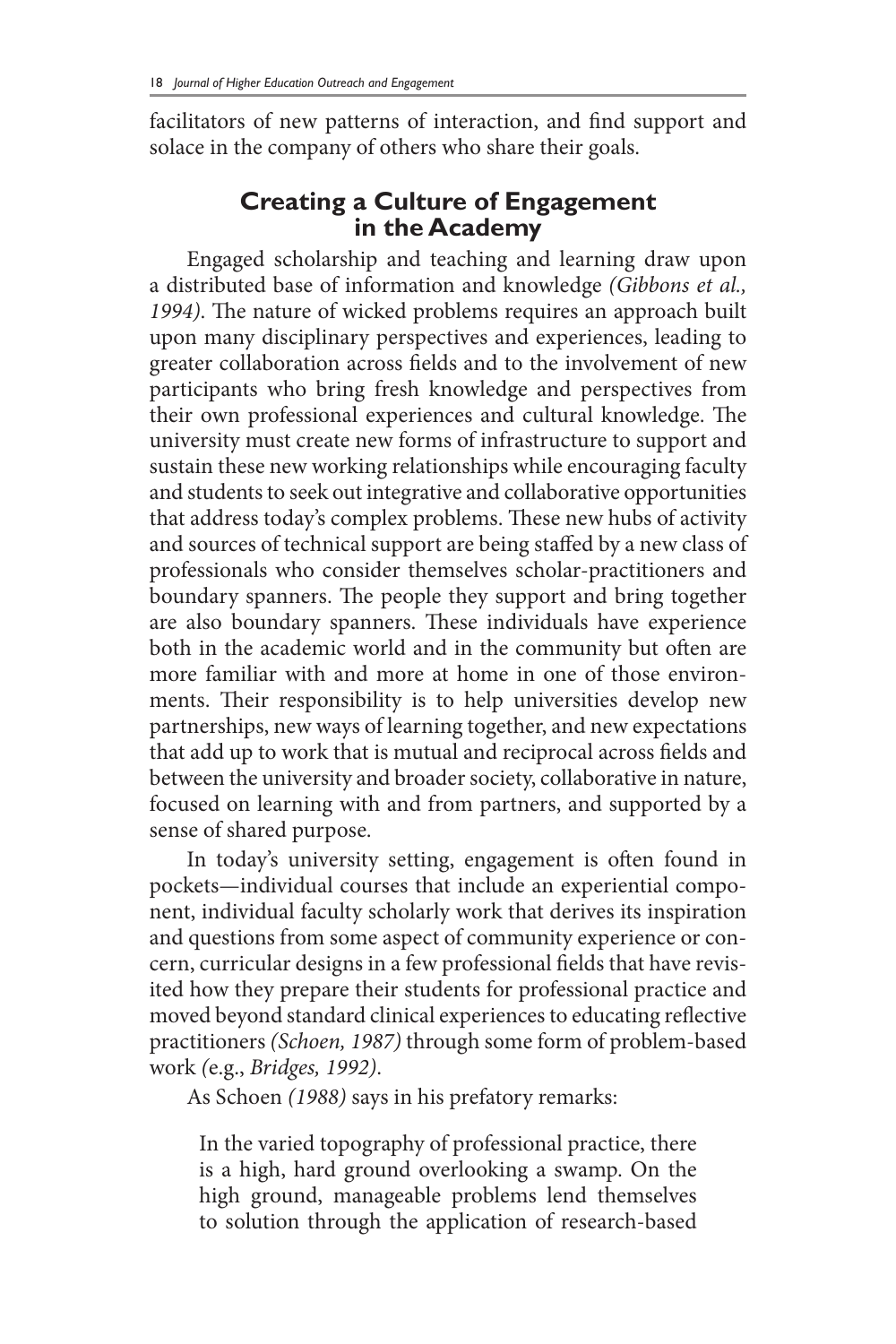theory and technique. In the swampy lowland, messy, confusing problems defy technical solutions . . . in the swamp lie the problems of greatest human concern. *(p. 37)*

In the 1980s there may have been a number of these high promontories where well-researched answers could be applied to crisply defined questions. In today's world, those vantage points are few and far between, and the capacity to address today's messy and confusing problems will need to be infused across our entire institutions and through our collaborations with our communities as well. To learn new ways of working together, new ways to learn, and new ways to measure our progress, we must attend to all aspects of campus life and structure. A fully realized culture of engagement will provide:

- access to innovative and relevant educational programs and to research and information resources;
- partnerships that address social, economic, and environmental issues;
- scholarship that arises from and informs efforts to promote human well-being in a healthy environment;
- integrated efforts across the entire university in ways that draw upon the distinctive perspectives and expertise of all fields;
- a culture that recognizes and supports engaged scholarship, learning, and teaching; and
- resources to invest in collaboration.

These components of an engaged culture will be shaped by: (a) how a university approaches its educational mission and the design, delivery, and expectations contained in that curriculum; (b) the scholarly agenda developed by individual faculty and the integrating themes that bring different disciplinary perspectives together to address large questions; (c) the nature and purposes of collaborations and other interactions between campus and community; and (d) the infrastructure that holds these integrative models together both internally and externally and the development of a group of people—the boundary spanners on staff and on the faculty—who develop and maintain a culture of meaningful engagement.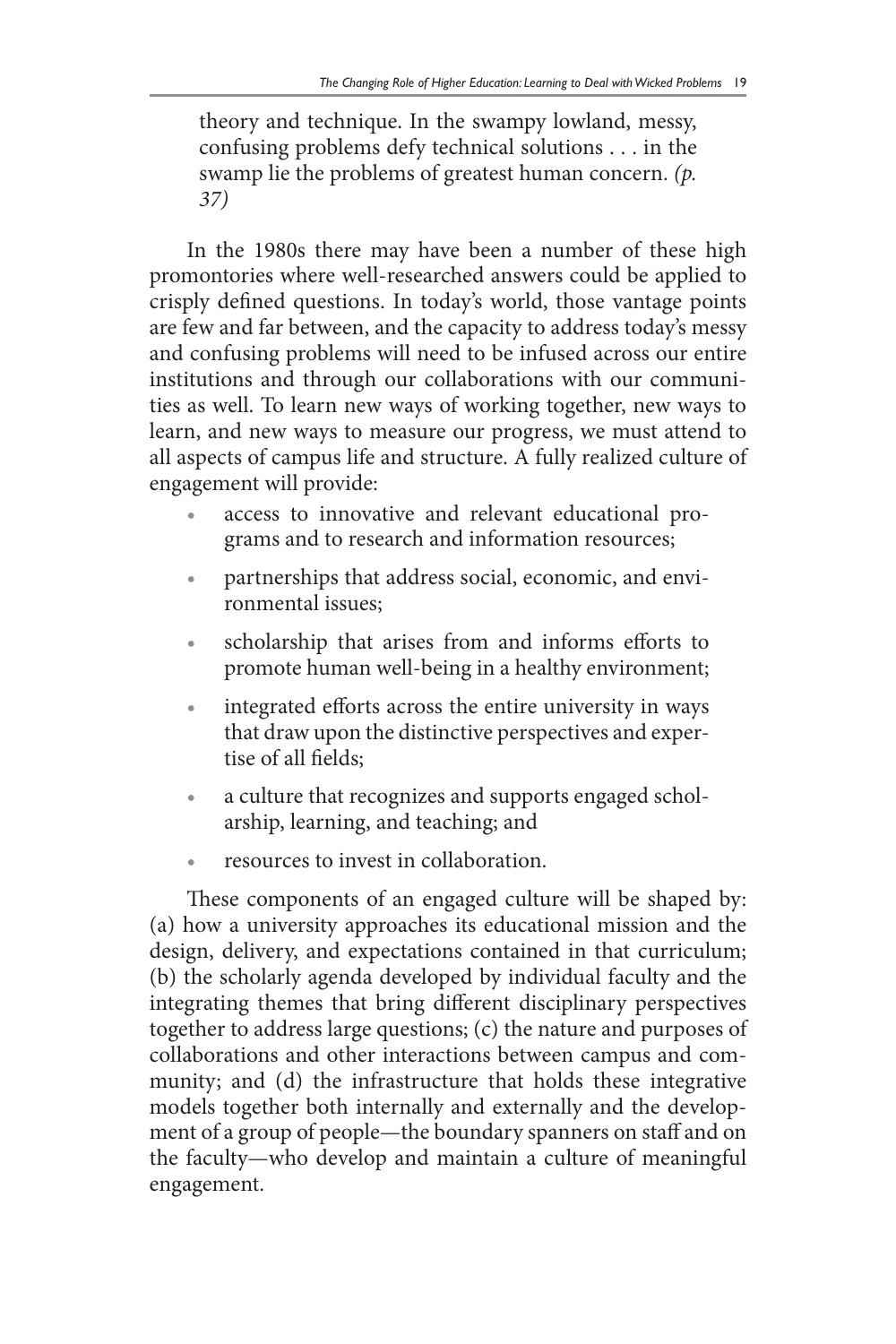#### **References**

- American Academy of Arts and Sciences. Commission on the Humanities and Social Sciences. (2013). *The Heart of the Matter: The Humanities and Social Sciences for a vibrant, competitive, and secure nation.* Retrieved from http://www.humanitiescommission.org/\_pdf/hss\_report.pdf
- Adelman, C. (1999). *Answers in the Tool Box: Academic Intensity, Attendance Patterns, and Bachelor's Degree Attainment*. Retrieved from http://www2.ed.gov/pubs/Toolbox/index.html
- Austin, A. E. (2003). Creating a bridge to the future: Preparing new faculty to face changing expectations in a shifting context. *The Review of Higher Education, 26*(2), 119–144.
- Boomgaarden, D. R. (2008, November 26). Managing from the middle. *The Chronicle of Higher Education.* Retrieved from http://chronicle.com/ article/Managing-From-the-Middle/45845
- Boyer, E. L. (1990). *Scholarship reconsidered: Priorities of the professoriate.* Princeton, NJ: The Carnegie Foundation for the Advancement of Teaching.
- Bridges, E. M. (1992). *Problem-based learning for administrators*. Retrieved from ERIC database. (ED347617)
- Brundiers, K., Wiek, A., & Kay, B. (2013). The role of transacademic interface managers in transformational sustainability research and education. *Sustainability, 5*, 4614–4636.
- Camillus, J. C. (2008, May). Strategy as a wicked problem. *Harvard Business Review,* 99–106.
- Carnegie Foundation for the Advancement of Teaching. *Community Engagement Elective Classification*. (2013). Retrieved from http://classifications.carnegiefoundation.org/descriptions/community\_engagement. php
- Cronon, William (1998, Autumn). "Only Connect…" The Goals of a Liberal Education. *The American Scholar, 67*(4) .
- Gibbons, M., Limoges, C., Nowotny, H., Schwartz, S., Scott, P., & Trow, M. (1994). *The new production of knowledge: The dynamics of science and research in contemporary societies.* London, England: Sage.
- Glassick, C., Huber, M., & Maeroff, G. (1997). *Scholarship assessed: Evaluation of the professoriate.* San Francisco, CA: Jossey-Bass.
- Holland, B. A. (2012, October). Presentation to the Oregon State University Outreach and Engagement Strategic Conference, Advancing the Engagement Mission, Corvallis, OR.
- Humphreys, D. (2012). What's wrong with the completion agenda—and what we can do about it. *Liberal Education, 98*(1).
- International Business Machines Corporation. (2006). *Global innovation outlook 2.0.* Armonk, NY: International Business Machines Corporation.
- Kuh, G. (2008). *High impact educational practices: What they are, who has access to them, and why they matter.* Washington, DC: AAC&U.
- Lumina Foundation. (2011). *Degree qualifications profile* (January 2011). Retrieved from http://www.luminafoundation.org/wp-content/ uploads/2011/02/The\_Degree\_Qualifications\_Profile.pdf